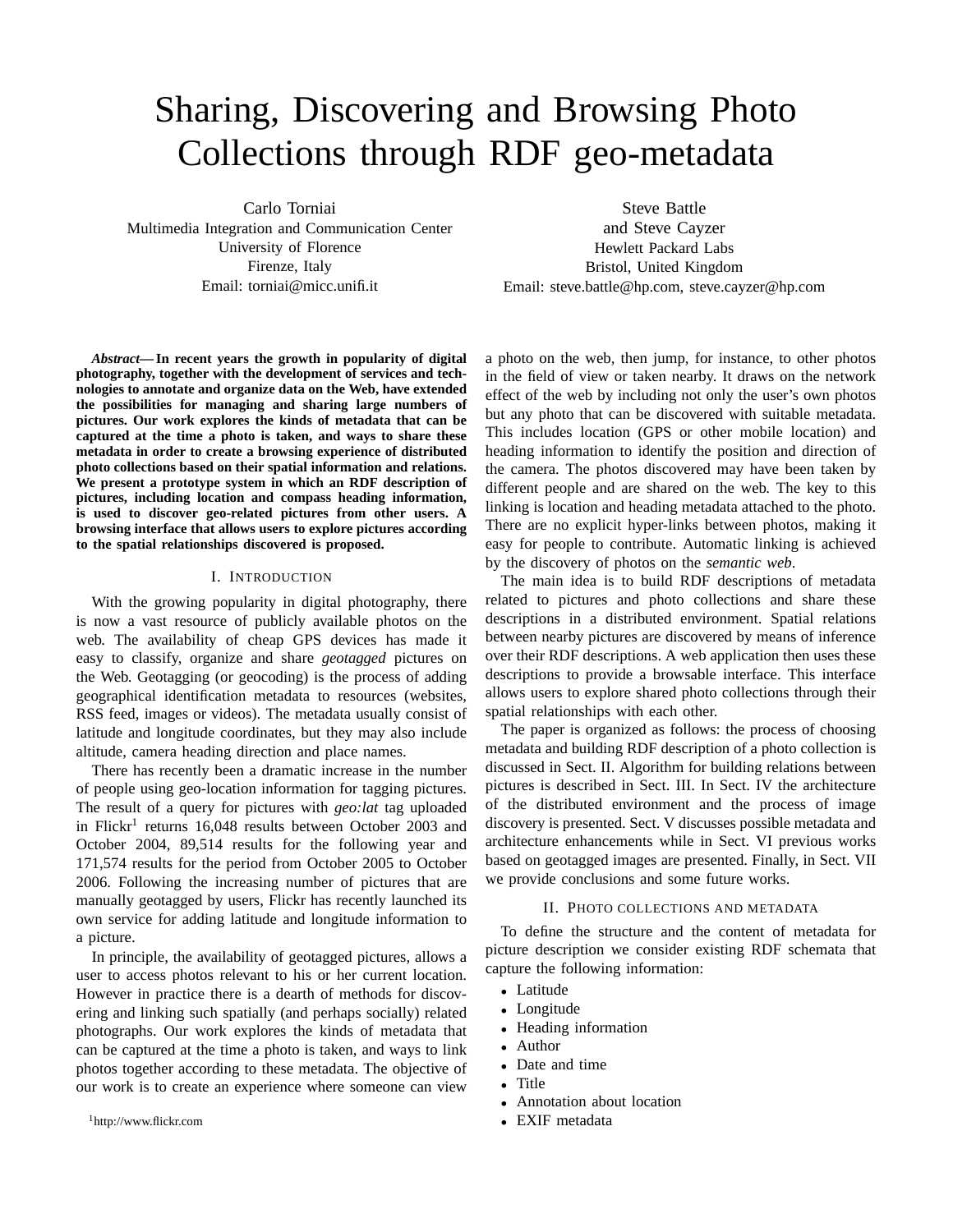We have used both RDF translation of the EXIF [1] standard and Basic Geo (WGS84 lat/long) vocabulary [2] for latitude and longitude. Heading information and camera related data (focal length, focal plane resolution and so on) are expressed using an RDF version of the EXIF standard. Dublin Core [3] was selected for defining author, title, date, time and annotation about location. To describe the location context we used the Dublin Core *dc:coverage* tag. The purpose of *dc:coverage* is to define the extent or scope of the content of a resource and typically includes spatial location (a place name or geographic coordinates), temporal period (a period label, date, or date range) or jurisdiction (such as a named administrative entity). Additionally, we introduced a hierarchical order into the values of the *dc:coverage* tags, namely: Place or area, City, Country. For instance values representing a picture taken at the Watershed in Bristol would be "Watershed, Bristol, UK". Furthermore, this hierarchical tag could be used to generate a less specific tag, "Bristol, UK", providing more flexibility in the discovery process. An example of an RDF description of a picture is shown in Listing 1:

Listing 1. Example of an RDF picture description in N3 notation @prefix mindswap: <http://www.mindswap.org/~glapizco/  $technical$   $ow1#>$ 

@prefix  $dc$ : <http://purl.org/dc/elements/1.1/>

@prefix exif: <http://www.w3.org/2003/12/exif/ns#>

@prefix geo:  $\langle$ http://www.w3.org/2003/01/geo/wgs84\_pos#>.

<http://bigpicture/pictures/HPIM0459.JPG> a mindswap:Image;

```
# Coverage data
dc: coverage "Bristol, UK";
# Geo Information :
# Latitude in decimal degree notation (WGS84)
geo: lat "51.4496826";
# Longitude in decimal degree notation (WGS84)
geo: long " -2.5976958"
# Latitude in degree-minutes-seconds notation
exist: gpsLatitude "51 26 58.0"
# Latitude reference
exif: gpsLatitudeRef "N";
# Longitude in degree-minutes-seconds notation
exist: gpsLongitude "2 35 51.0" ;# Longitude reference
exif: gpsLongitudeRef "W";
#Image Direction
exif: gpsImgDirection "320.00";
dc : c r e a t o r " Carlo Torniai"
dc: date "2007:04:18T15:48:59"
dc: format "image/jpg"
dc:title "Cabot Tower from waterfront" ;<br>dc:type "image" ;
exist: brightness Value "2389/256"
\text{exit:componentsConfiguration} "48 51 50 49" ;<br>exif:contrast "0" :
exist: contrastexist: customRendered \nightharpoonup" 0"e x i f : d a t e T i m e D i g i t i z e d " 2 0 0 7 : 0 4 : 1 8 1 5 : 4 8 : 5 9 " ;
e x i f : d a t e T i m e O r i g i n a l " 2 0 0 7 : 0 4 : 1 8 1 5 : 4 8 : 5 9 " ;
exist: focalLength "44.63"
exif: focalPlaneResolutionUnit "3"
exist: focalPlane XResolution "20000000/555";
exif : focal Plane Y Resolution "20000000/555";<br>exif : gps Version ID "2\ 0\ 0\ 0";
exif: gpsVersionIDexist: imageLength "1952";
exif: imageWidth "2608"
```
Each image is defined according to the Image class described in the mindswap ontology<sup>2</sup>. The annotation about location is included in the *dc:coverage* value. Latitude and longitude information in degree-minute-second (d-m-s) notation are represented by *exif:gpsLongitude* and *exif:gpsLatitude* while *geo:lat* and *geo:long* contain the decimal degree (WGS84) notation. North or south latitudes are indicated by *exif:gpsLatitudeRef* ; while *exif:gpsLongitudeRef* specifies whether a longitude is east or west. The *exif:gpsImgDirection* indicates the direction of the image when it was captured. The range of values is from 0.00 (north) to 359.99. A collection of pictures is defined as an RDF list of images with a title and a creator as shown in Listing 2:

| Listing 2. Example of RDF pictures collection                                                                                                                                                                                                                                                                                           |
|-----------------------------------------------------------------------------------------------------------------------------------------------------------------------------------------------------------------------------------------------------------------------------------------------------------------------------------------|
| $\langle$ rdf : Description $\rangle$                                                                                                                                                                                                                                                                                                   |
| $\langle dc: \text{creator} \rangle$ Carlo Torniai $\langle dc: \text{creator} \rangle$                                                                                                                                                                                                                                                 |
| $<<$ dc: title $>>$ collection $3$ $<<$ dc: title $>$                                                                                                                                                                                                                                                                                   |
| $\langle \text{rdf}: \text{type} \rangle$ http://hp.co.uk/semPhoto/photo#Collection $\langle \text{rdf}: \text{type} \rangle$                                                                                                                                                                                                           |
| type                                                                                                                                                                                                                                                                                                                                    |
| $<$ rdf : first $>$                                                                                                                                                                                                                                                                                                                     |
| $\leq$ mindswap: Image rdf: about="http://bigpicture/pictures/                                                                                                                                                                                                                                                                          |
| $HPIM0428.$ JPG"/ $>$                                                                                                                                                                                                                                                                                                                   |
| $\langle$ rdf: first $\rangle$                                                                                                                                                                                                                                                                                                          |
| $\langle$ rdf: rest rdf: parseType="Collection">                                                                                                                                                                                                                                                                                        |
| <mindswap: <="" about="http://bigpicture/pictures/&lt;/td&gt;&lt;/tr&gt;&lt;tr&gt;&lt;td&gt;&lt;math&gt;HPIM0429&lt;/math&gt;. &lt;math&gt;IPG''&lt;/math&gt;&lt;/td&gt;&lt;/tr&gt;&lt;tr&gt;&lt;td&gt;&lt;math&gt;\leq&lt;/math&gt;mindswap: Image rdf: about=" bigpicture="" http:="" image="" pictures="" rdf:="" td=""></mindswap:> |
| $HPIM0432.$ JPG"/ $>$                                                                                                                                                                                                                                                                                                                   |
| .<br>$\langle$ rdf:rest $\rangle$                                                                                                                                                                                                                                                                                                       |
|                                                                                                                                                                                                                                                                                                                                         |
| $\langle$ rdf: Description $\rangle$                                                                                                                                                                                                                                                                                                    |

# III. DISCOVERING PICTURE RELATIONS

The RDF picture descriptions are used to determine the spatial relations between pictures. We have chosen to define a light-weight computation algorithm that provides the following information:

• Field of view evaluation (moving forward - zoom)

• Spatial relations (turning - pan)

The field of view relation describes the fact that from a picture taken at  $A$  (image<sub>a</sub>) one can move towards the picture taken at  $B$  (image<sub>b</sub>). The way in which the field of view is evaluated is shown in Fig. 1. This states that for  $image_b$  to be in the field of view of  $image_a$ , one must be able to see point B in  $image_a$ , and  $image_b$  must have a similar heading direction to  $image_b$ .

The algorithm for field of view evaluation is shown in Alg. 1.

The FOV\_THRESHOLD has been set to 150 meters, while the bearing angle threshold  $T_{\text{bear}}$  and the heading direction threshold  $T_{head}$  have been heuristically set to 20 degrees.

Spatial relations refer to the direction in which you have to turn, standing in  $A$ , in order to see the picture taken at  $B$ . If the pictures  $image_a$  and  $image_b$  have been taken within a given range we consider the pictures to be taken in the same location so that their relative spatial position is given by the difference between their heading information. Referring to Fig. 2 we say that one can turn right from  $A$  to  $B$ .

<sup>2</sup>http://www.mindswap.org/∼glapizco/technical.owl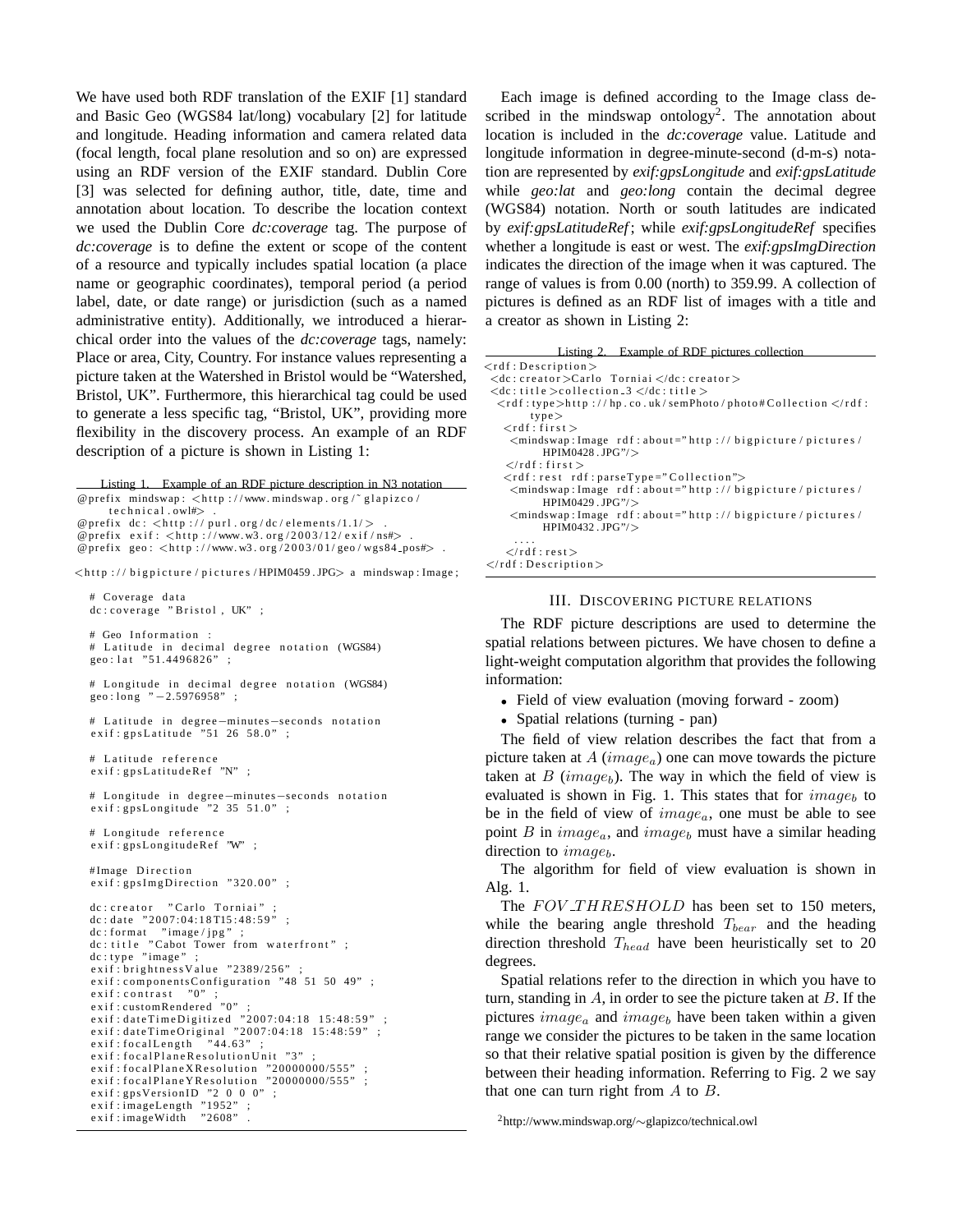

Fig. 1. Field of view evaluation. If  $|H_A - B_A|$  is less than a given threshold point B is in the field of view of point A. If  $|H_A - H_B|$  is less than a given threshold then the pictures taken in A and B have similar heading direction. If both these conditions are met then  $image_b$ , taken at B is in field of view of imagea taken at A.

## **Algorithm 1** Field of view evaluation algorithm

for each image pair  $(image_a, image_b)$  in the collection evaluate distance d(A, B) *// distance between A and* B if  $d(A, B) < FOV$  THRESHOLD then evaluate B<sup>A</sup> *// bearing angle between* A *and* B if  $(|H_A - B_A| < T_{bear})$ *// ie point B can be seen in* image<sup>a</sup> AND  $(|H_A - H_B| < T_{head})$  $\mathcal{N}$  *ie* image<sub>b</sub> and image<sub>a</sub> have similar headings then set  $fov_{relation}(image_a, image_b)$ 



Fig. 2. Spatial relations evaluation. If  $d(A, B)$  is less than a given threshold then the spatial relation is given by  $(H_A - H_B)$ .

The algorithm for spatial relations discovering is shown in Alg. 2. DISTANCE THRESHOLD is typically set to 15 meters taking into account the GPS accuracy.

The output of the algorithm is an RDF model describing the relations discovered between the pictures.

# **Algorithm 2** Spatial relations discovering algorithm

for each image pair  $(image_a, image_b)$  in the collection evaluate distance d(A, B) *// distance between* A *and* B if  $d(A, B)$  < DISTANCE\_THRESHOLD then  $diff\_angle = H_A - H_B$ case  $diff\_angle$ 

0 to +22.5 OR -337.6 to -360 :  $position = Front$ +22.6 to +67.5 OR -292.6 to -337.5 :  $position = Front\_Right$ +67.6 to +112.5 OR -247.6 to -292.5 :  $position = Right$ +112.6 to +157.5 OR -202.6 to -247.5 :  $position = Back\_Right$ +157.6 to +202.5 OR -157.6 to -202.5 :  $position = Back$ +202.6 to +247.5 OR -112.6 to -157.5 :  $position = Back{\_}Left$ +247.6 to +292.5 OR -67.6 to -112.5 :  $position = Left$ +292.6 to +337.5 OR -22.6 to -67.5 :  $position = Front{\_}left$ +337.6 to +360 OR -0.1 to -22.5 :  $position = Front$ 

set  $spatial\_relation(position, image_a, image_b)$ 

We have defined simple properties describing the field of view ( $has_in\_fov$ ) and spatial relations (*Front*, *Left*, *Right*,  $Back{\_}Left$ , Front\_Right, and so on). An example of an RDF relations model is shown in listing 3.

| Listing 3. Example of RDF relations file                                                                                          |
|-----------------------------------------------------------------------------------------------------------------------------------|
| <rdf:description rdf:about="http://bigpicture/pictures/&lt;/td&gt;&lt;/tr&gt;&lt;tr&gt;&lt;td&gt;HPIM1375.JPG"></rdf:description> |
| <br>solution of the source = "http://bigpicture/                                                                                  |
| pictures/HPIM1351.JPG" $\ge$                                                                                                      |
| <exif:gpsimgdirection>223.00</exif:gpsimgdirection>                                                                               |
| <dc:title>Watershed from Peto Bridge</dc:title>                                                                                   |
| <exif:gpslongituderef>W</exif:gpslongituderef>                                                                                    |
| <exif:gpslatituderef>N</exif:gpslatituderef>                                                                                      |
| $\langle$ geo:long>-2.5976999 $\langle$ /geo:long>                                                                                |
| $\langle$ geo:lat>51.4496125 $\langle$ /geo:lat>                                                                                  |
| $\langle$ rdf: Description $>$                                                                                                    |
| .                                                                                                                                 |
| <rdf:description rdf:about="http://bigpicture/pictures/&lt;/td&gt;&lt;/tr&gt;&lt;tr&gt;&lt;td&gt;HPIM1351.JPG"></rdf:description> |
| <bigpicture: <math="" back_right="" rdf:resource="http://bigpicture/&lt;br&gt;pictures/HPIM1350.JPG">\ge</bigpicture:>            |
| <exif:gpsimgdirection>210.00</exif:gpsimgdirection>                                                                               |
| <dc:title>A red Boat</dc:title>                                                                                                   |
|                                                                                                                                   |
| <exif:gpslongituderef>W</exif:gpslongituderef>                                                                                    |
| $\langle$ exif:gpsLatitudeRef $\gg$ K $/$ exif:gpsLatitudeRef $>$                                                                 |
| $\langle$ geo:long>-2.5976999 $\langle$ /geo:long>                                                                                |
| $\langle$ geo:lat>51.4496125 $\langle$ /geo:lat>                                                                                  |
| $\langle$ rdf:Description $\rangle$                                                                                               |
| .                                                                                                                                 |

#### IV. DISTRIBUTED ENVIRONMENT

A distributed test environment has been implemented in order to evaluate the picture discovery process and the algorithm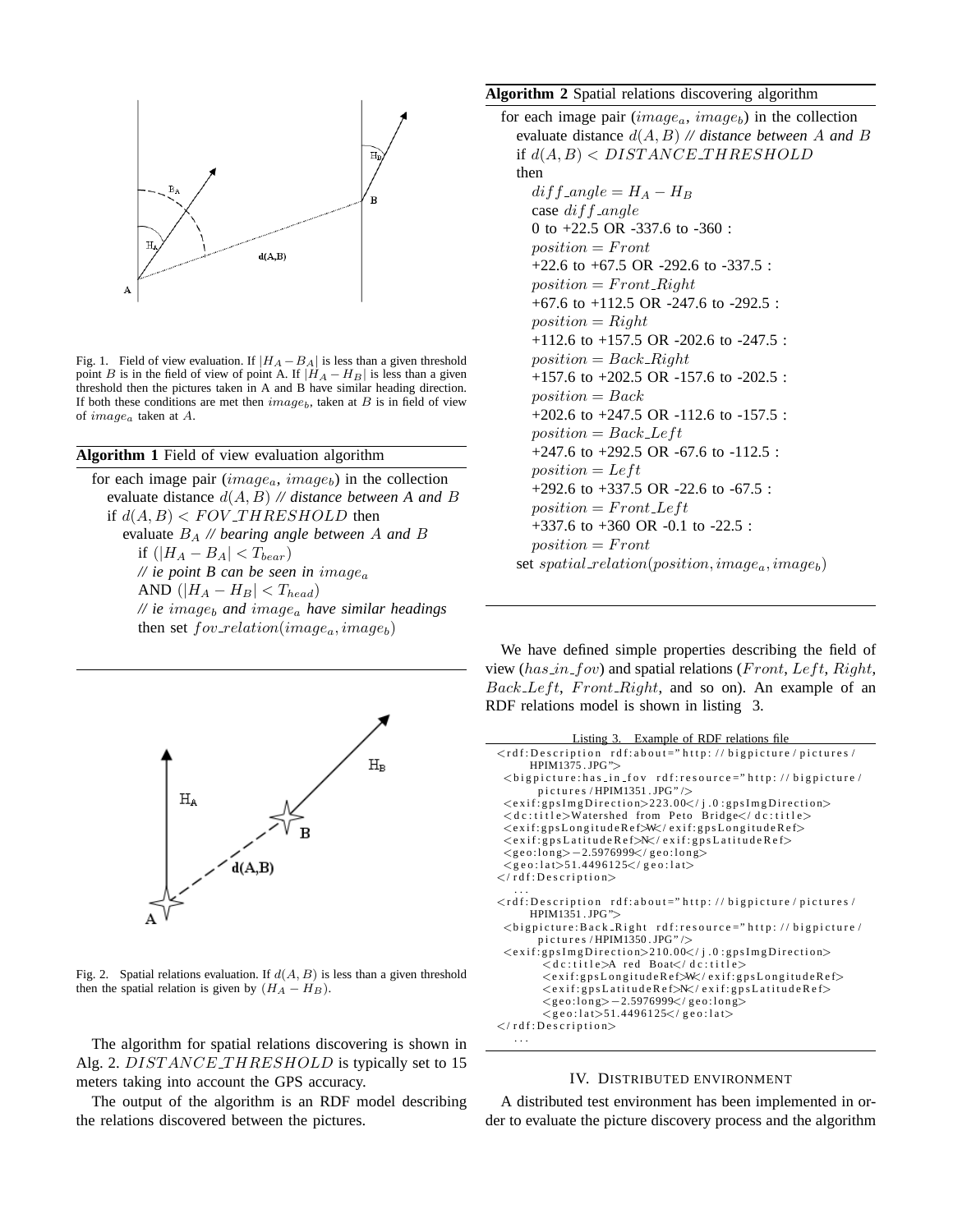for relations evaluation across different photo collections.

The distributed environment is composed of a set of "clients" (Fig. 3). Each client exposes its photo collection(s) (i.e. RDF metadata) to its peers by means of SPARQL [4] endpoint(s). The clients hold, but do not need to share, the inferred spatial relations between pictures.

The process of discovering related pictures is described in Alg. 3. Discovery is performed through queries against remote clients, and does not require the relatively expensive computation of spatial relations. Instead, photos are selected by their coverage, expressed as relatively simple location hierarchies.

| Algorithm 3 Picture discovery algorithm |  |  |  |  |
|-----------------------------------------|--|--|--|--|
|-----------------------------------------|--|--|--|--|

expand the coverage tags in the collection

for each distinct coverage

for each client

query client for matching coverage entries evaluate  $relations (client\_collection, virtual\_collection)$ update relation file



Fig. 3. Distributed Environment

The first step is the expansion of hierarchical *dc:coverage* tags (Sect. II) in a client's own collection. This allows a SPARQL query to retrieve photos at varying degrees of granularity. For example, given a picture with the coverage "Peto Bridge, City Center, Bristol, UK " the expanded coverage tags will be the following:

<*dc:coverage*>*Peto Bridge,City Center,Bristol,UK*<*/dc:coverage*> <*dc:coverage*>*City Center, Bristol, UK*<*/dc:coverage*> <*dc:coverage*>*Bristol, UK*<*/dc:coverage*>

The client asks other known clients for pictures that have the same coverage entries as in its own collection. This is performed by means of SPARQL queries against (similarly expanded) *dc:coverage* tags. As a result of this query process a list of images is returned to the client. Only when potentially relevant photos have been discovered and their metadata retrieved from a remote client do we begin to evaluate the specific spatial relationships between them. These images can be considered as a "virtual collection" of images; candidates that may have some relation with the pictures in the client's own photo collection. The client executes the algorithm for relations evaluation between its collection and the candidate images. Every relationship discovered is added to the RDF model. At the end of this process the client will hold all the relations between their own pictures and pictures of the remote clients.

The distributed environment and the algorithm for relations evaluation permit the growth of the RDF relations model. This holds the information required for building the browser interface for picture collections. The interface is shown in Fig. 4.



Fig. 4. Picture browsers interface

The pictures described in RDF can be accessed by a thumbnail menu or a Google Maps panel. Moving the mouse over the markers on the map causes the latitude, longitude, heading and coverage information for the corresponding picture to be displayed. The user can browse the pictures by means of the navigation arrows surrounding the pictures that show the direction in which a user can move from the perspective of the current picture. The pictures related by means of the field of view relations can be reached by clicking on the current picture.

For our experiments we used a set of 100 pictures related to 3 different cities. Latitude, longitude and heading information were collected on a Suunto  $G9<sup>3</sup>$  watch at the time the pictures were taken and then later injected in the EXIF data for

<sup>3</sup>http://www.suunto.com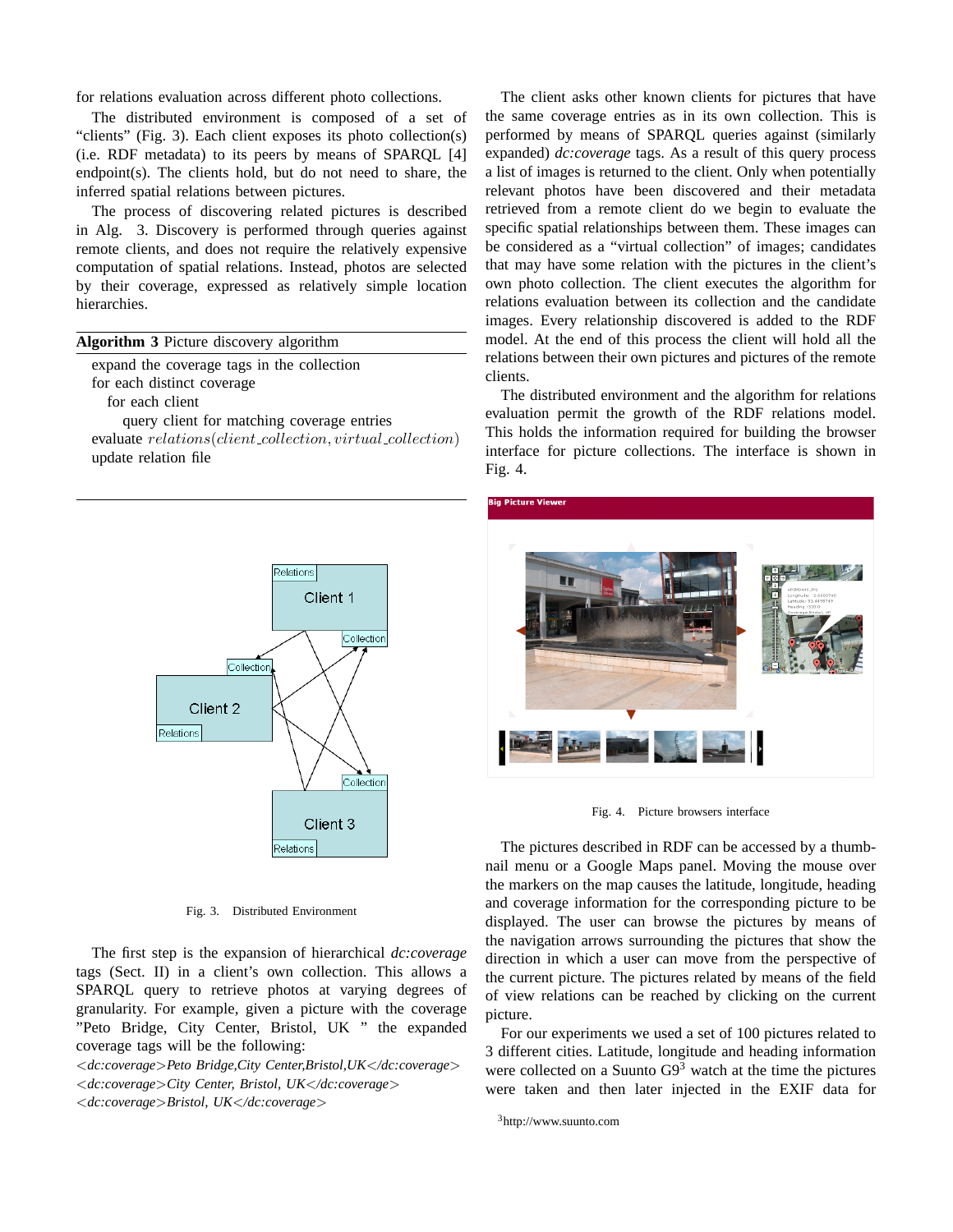each picture. The RDF collection files were created by a batch program reading the EXIF information directly from the pictures. The test distributed environment was composed by 4 clients. Each client was implemented using Joseki<sup>4</sup> SPARQL server running as a web application under Apache Tomcat. The browsing interface was developed as a web application using Jena<sup>5</sup> and Velocity<sup>6</sup>.

V. DISCUSSION: ALTERNATIVE REPRESENTATION, ADDITIONAL METADATA, SCALABLE ARCHITECTURE

In our approach we used RDF as format to describe photo collections and metadata related to the pictures they contain. This offers the following advantages:

- RDF is expressly designed to provide a standard, extensible format for machine readable metadata. RDF is an open standard, allowing widespread deployment and consumption. Using RDF means that the pictures can be shared and reused more easily.
- RDF is "syntax neutral"; different RDF vocabularies share the same syntax. This allows us to mix different vocabularies, and load any vocabulary into any tool.
- Many ontologies related to pictures metadata are already available in RDF format.

The following ontologies are examples of those that can be used in order to define pictures metadata:

- W3C [5] suggests three simple schemata Dublin Core (for title and description), a technical schema (for camera type, lens) and a content schema (oft-used tags like Baby, Architecture and so on).
- Time can be dealt with as a Dublin Core tag or by treating events as first class entities [6].
- Space can be described using precise geographical descriptors, like latitude and longitude<sup>7</sup>. To represent hierarchical relations such as "England contains London" we could use formal approaches like the 'space' ontology<sup>8</sup>. A more ambitious, though incomplete, schema based on ISA standards has also been proposed<sup>9</sup>. Differing degrees of accuracy can be catered for by taking a 'layered'approach $10$ ('within 10m', 'within 100m', 'within 10km'). An alternative approach is to consult a controlled vocabulary with concrete place names.
- Device metadata is provided within a photo in EXIF format, for which an RDF version exists. Other terms relevant to cameras such as focal length are represented in Morten Frederickson's Photography Vocabulary<sup>11</sup> and in Roger Costello's Camera ontology<sup>12</sup>.

<sup>4</sup>http://www.joseki.org/

<sup>5</sup>http://jena.sourceforge.net/

<sup>6</sup>http://jakarta.apache.org/velocity/

- <sup>9</sup>http://loki.cae.drexel.edu/ wbs/ontology/iso-19115.htm (accessed October 2006)
	- <sup>10</sup>http://esw.w3.org/topic/GeoOnion (accessed October 2006)

• Topic tags can be mapped to Flickr tags as the URI for a Flickr tag is simply its URL. The RDF property used to connect a photograph to a Flickr tag would, however, need to be a custom property. The tag hierarchy can be represented within RDF using rdfs:subClassOf or skos:broader<sup>13</sup>.

Our ontology reuses some of these existing ontologies for picture metadata definition. RDF translation of the EXIF standard and Basic Geo (WGS84 lat/long) vocabulary are used for latitude and longitude. Heading information and camera related data (focal length, focal plane resolution and so on) are expressed using an RDF format for the EXIF standard. Dublin Core describes author, title, date, time and annotation about coverage. We have introduced our own vocabulary for defining field of view and spatial relations as described in Sect. II.

Our approach for hierarchically structured locations uses the *dc:coverage* property and the values it may contain. This approach is very lightweight compared to relations defined more formally but has the following advantages:

- simple expression of the 'Place or area, City, Country' order
- tag-like format that users may easily create
- more accessible than a series of properties values

The advantages of letting users define their own vocabulary for classifying information has already been demonstrated by the growth of tagging community, while the effectiveness of folksonomies in information classification and retrieval is becoming more and more relevant. One could extend our approach using constraints on tag-like format of property values, or indeed link photographs using controlled vocabularies. Other metadata can be added to the proposed picture description. In particular, it would be interested to add social metadata related to pictures so that social relations, other than spatial, can be discovered and presented to the users providing a *social exploration* of shared picture collections.

Our prototype has been a useful proof of concept but is not yet suitable for real deployment. A P2P architecture would provide an optimization of query caching and routing between the different clients at the expense of complexity in the client implementation. However, a centralized server, which would act as the repository of the pictures' metadata and evaluate the spatial relationships between users' pictures with batch processes, allows the development of a simple web based service without the need of a client-side application. This is a lighter-weight solution for users who wouldn't have to download and install a full software application.

Compared to other approaches and applications, our system has the benefit of standard metadata descriptions that can easily be shared and reused in many different applications and services. The browser application built on top of these descriptions is an example of what can be done using our approach. RDF provides flexibility in how spatial information is encoded, processed and computed. One can imagine for example a browser based on social networks or an algorithm combining

<sup>7</sup>http://www.mindswap.org/2004/geo/geoOntologies.shtml (accessed October 2006)

<sup>8</sup>http://space.frot.org/ontology.html (accessed October 2006)

<sup>11</sup>http://www.wasab.dk/morten/2003/11/photo (accessed October 2006)

<sup>12</sup>http://www.xfront.com/camera/camera.owl (accessed October 2006)

<sup>13</sup>http://www.w3.org/TR/swbp-skos-core-spec/ (accessed October 2006)